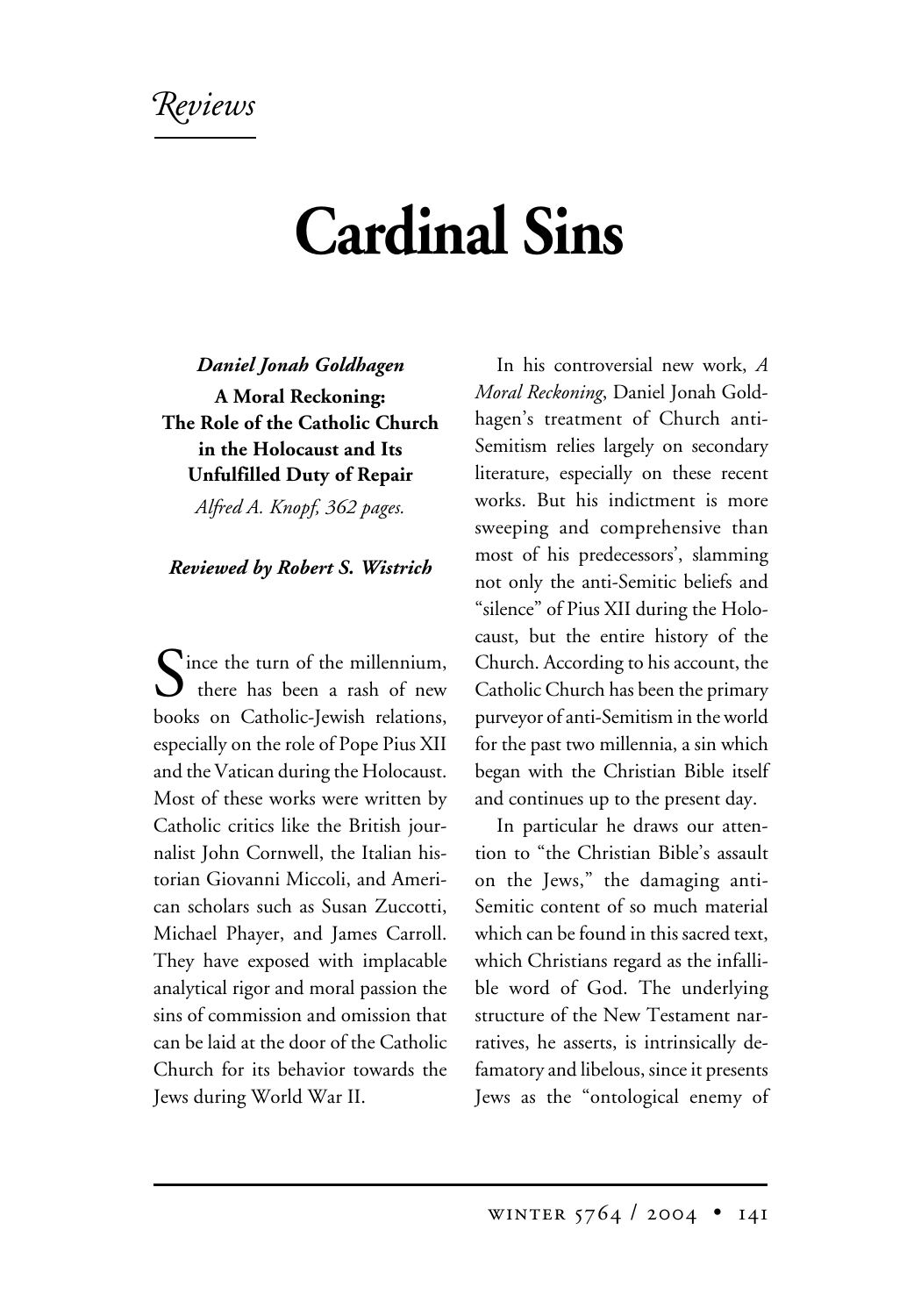Jesus and God." Goldhagen rightly points out the devastating consequences of false accusations in the New Testament which attribute "noxious qualities and malfeasance" to the Jews, presenting them as Christ-killers and the offspring of Satan. One of his demands for moral reparation by the Church is that such libelous and "hateinducing passages about Jews" be expurgated. At the very least, he suggests, every Christian Bible should contain a running commentary correcting the texts' erroneous assertions, and including disclaimers regarding its many anti-Semitic passages.

However, Goldhagen's account of two millennia of Christian anti-Semitism scarcely breaks new ground. We are reminded how the medieval Crusaders put entire Jewish communities to the sword, and how the Church forbade Jews to marry Christians and to enter key professions, and how it restricted them to cramped ghettos. As is well known from decades of scholarship, the Church continually sought to restrict and isolate Jews from Christian society—that is, when it could not convert them. It did this through its bigoted preaching, incitement, and encouragement of anti-Jewish legislation.

All this is perfectly true. But Goldhagen goes further. For him, this policy constitutes "eliminationist" anti-Semitism, a form of social and religious "elimination" rather than physical killing. He does not, however, explain why the Catholic Church, if it was truly "eliminationist" in its Jew-hatred, did not advance towards a "final solution" at the very peak of its power and influence in the Middle Ages. In effect, he suggests a linear progression from Catholic anti-Semitism to the Third Reich, which lacks any adequate feel for historical nuance.

The book is also on questionable ground in asserting that Catholic and Nazi anti-Semitism in the 1930s were identical—for example, in their linkage of Jews with Communism as *the* godless threat to the survival of the Church. Certainly, there were Catholics throughout Europe who were seduced by the Nazi onslaught against Bolshevism, "materialism," liberalism, and the "Jewish spirit." But the Catholic war against the Jews (despicable though it often was) cannot be equated with Nazism, any more than National Socialism itself should be described as a Christian phenomenon or reduced to the category of an updated spawn of earlier Catholic teaching. The cross begat the swastika only in the very broad sense that Nazi anti-Semitism would never have taken hold in German or European consciousness without the millennial hatred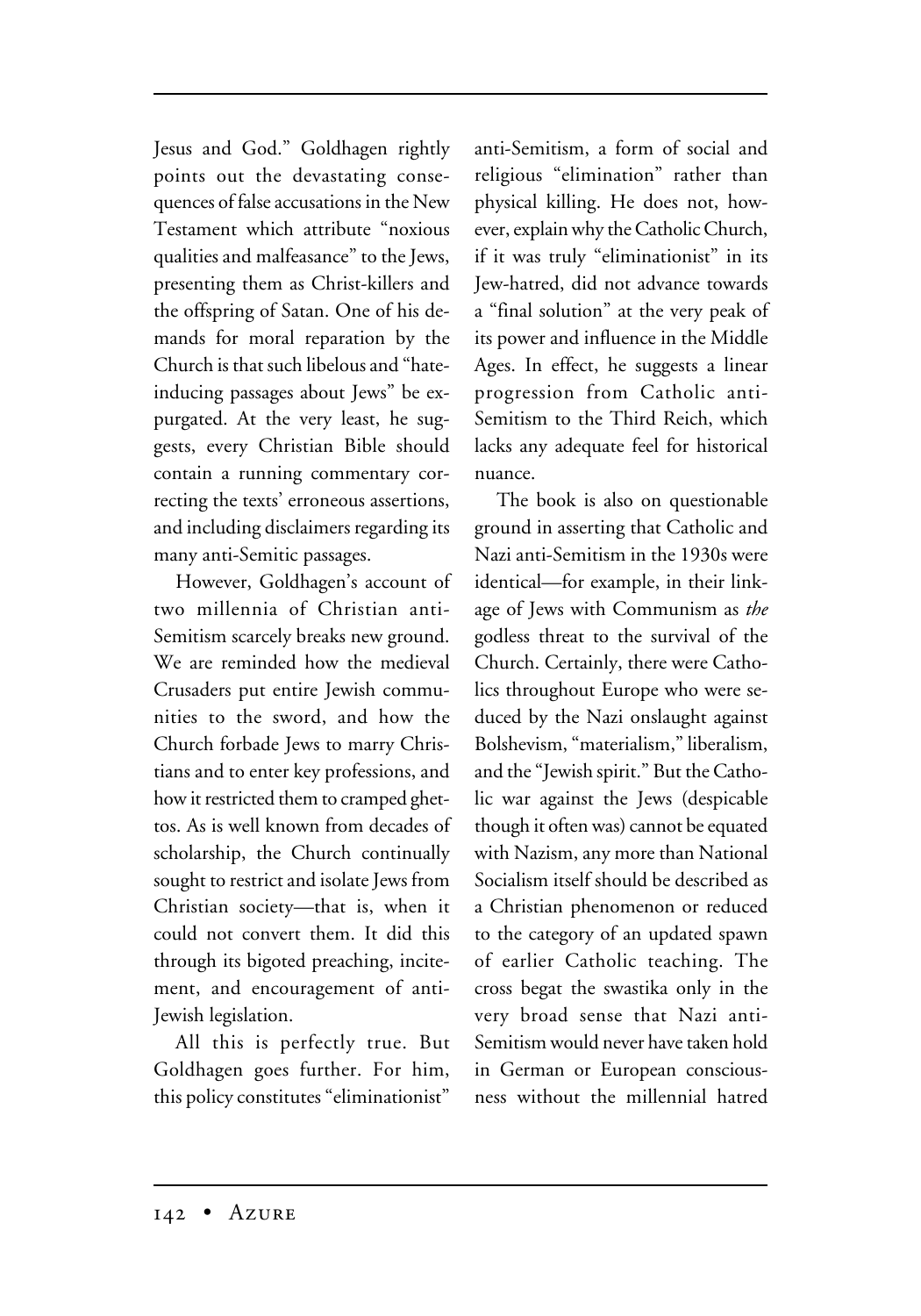originally instilled by Christianity. To say this is not the same as implying that Auschwitz was somehow preprogrammed in Christian theological doctrine.

**T**urthermore, in his overeagerness to establish a direct link between Catholic and Nazi anti-Semitism, the author virtually ignores the harsh anti-Christian ideology of the Third Reich's leadership. Their hatred of Jews was explicitly racist, not Christian, directed at Jews as "sub-humans," vermin, and bacilli, not at "Christkillers." Pseudo-scientific, anti-Christian racism and the Nazi belief in the "Aryan" myth were constantly inculcated into the SS, the Hitler Youth, and other sectors of German society, among other things with the clear intent of weakening the hold of the Christian churches.

Moreover, Nazi ideology and totalitarian praxis in the Reich consistently rejected the escape route of conversion offered by Christianity. Instead, it sent baptized Jews to the death camps with the same ruthlessness with which it sent their former co-religionists. These were not incidental or minor differences but reflected a fundamental chasm between Christianity and Nazism, which, tragically enough, the churches failed to maintain during the 1930s and the

Holocaust years. This theoretical gulf should not be denied because of the Church's moral collapse during the war; rather, it should be underscored.

Goldhagen also oversimplifies the larger picture by suggesting that the Jesuit periodical *Civilta Cattolica* (a semi-official mouthpiece of the Vatican at the time) was little better in its crude anti-Semitism than *Der Sturmer*. Other historians—including David Kertzer and Susan Zuccotti—have already pointed to the racist libels against the Jews in this Jesuit publication. This is already a terrible enough stain on the Church. But what is gained by superficially comparing *Civilta Cattolica* with Julius Streicher's abominations?

Goldhagen's implacable indictment of Christianity is also too exclusively focused on the sins of the *Catholic* Church. In Germany, for example, which was two-thirds Lutheran, Protestant regions voted far more massively for the Nazis than did Catholic regions. One-third of German Protestant believers joined the thoroughly Nazified Deutsche Christen (German Christians), a movement which combined anti-Semitic race doctrines with the Gospel. Nothing comparable happened with the Catholics in Germany. Nor does it make sense to contrast the admirable record of Danish Lutherans during the war with Catholic failings,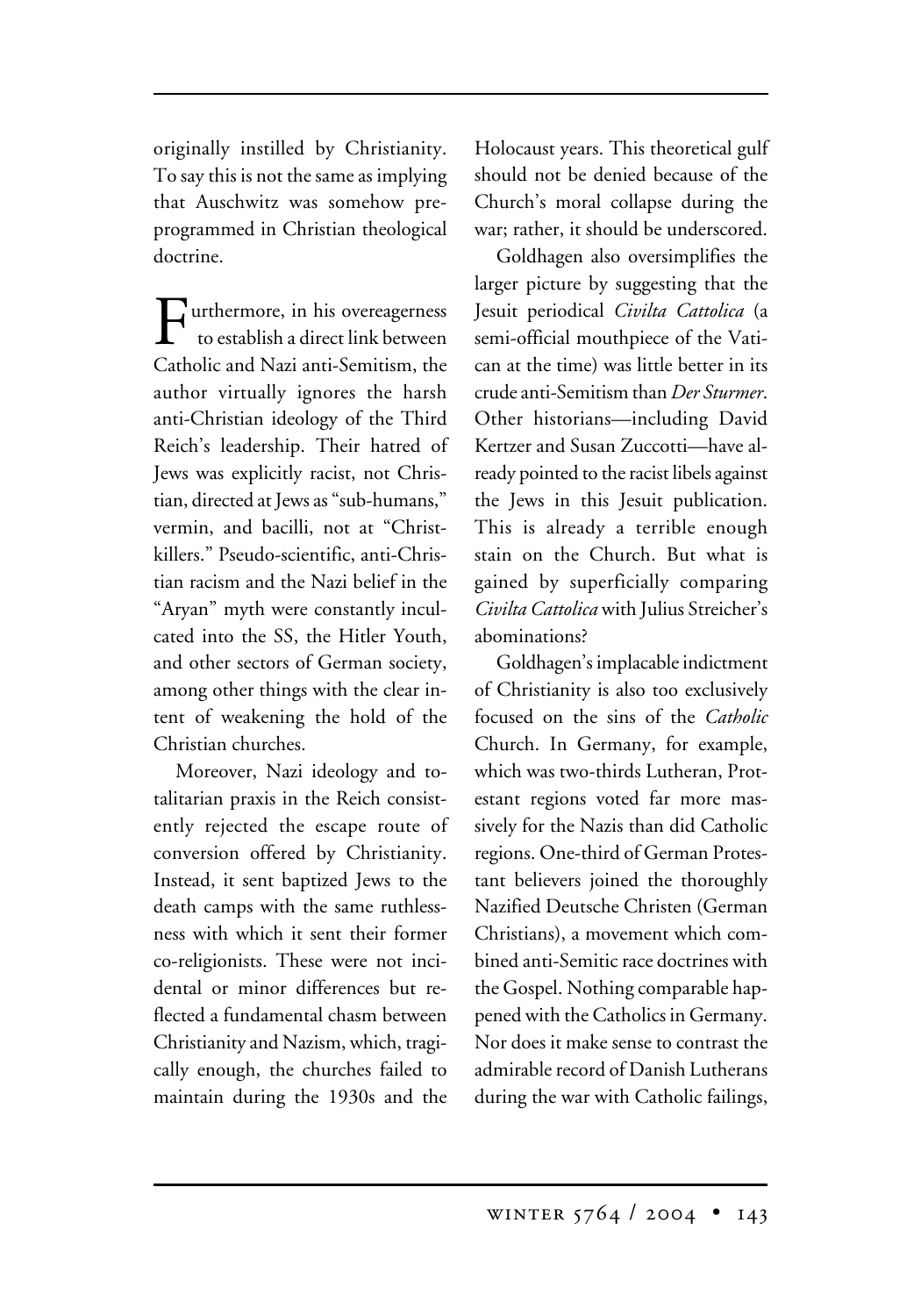unless one seriously addresses the massive surrender of German Lutherans to Nazism in the heartland of the "final solution." In fact, Goldhagen never explains why Lutheranism could help to produce a virulent, Nazi-style anti-Semitism in Germany while saving Jewish lives in Denmark. Nor does he evoke the record of Orthodox Christians in the East, especially in Russia and Romania, where they played a major part in disseminating the most vicious forms of anti-Semitism before the Holocaust. "Holy Russia" was, after all, the worst persecutor of Jews before 1918, its violence and cruelty dwarfing that of papal Rome.

The book's black-and-white treatment of Pius XII (Eugenio Pacelli) also leaves much to be desired. Goldhagen is far too ready to swallow Cornwell's dubious argument that Pacelli was a convinced anti-Semite from at least 1919; that he was "more a collaborator" (like Petain or Quisling) than a victim of Nazism; and that he was a cynical opportunist who retrospectively painted himself as an ally of the Jews after 1945. The reality was far more complex than that. Nor was Pius XII's "silence" about Jews as absolute as one might imagine from reading this book. Even if it was clearly belated and inadequate, Pius XII's intervention in Hungary in 1944 did help to save Jewish lives in Budapest,

and Susan Zuccotti's debunking of Vatican claims to have assisted Italian Jews, on which Goldhagen heavily relies, is not necessarily the last word on the subject.

Nevertheless, there is a great deal to agree with in Goldhagen's strictures about the "moral blackout" created by Pius XII's defenders when they avoid any serious discussion of the Vatican's anti-Semitism before the Holocaust. Indeed, Goldhagen is at his polemical best when unmasking the various "exculpatory strategies" used by Catholic apologists. He is particularly effective in demolishing spurious arguments like the claim that had Pius XII spoken out, Jews would have suffered even more; or that Nazi anti-Semitism had *nothing at all* to do with its Christian precedents; or that popes and Church leaders, in their role as diplomats, cannot be held to the high ethical standards of justice and love which they profess.

This last point brings me to the more original part of this hard-hitting book, where the author rightly insists on holding the Catholic Church responsible for its inexcusable complicity in the Holocaust. The Church's moral responsibility to the Jews in the post-Holocaust era should include concern for the well-being and political security of the Jews in Israel. Hence Goldhagen is fully justified in noting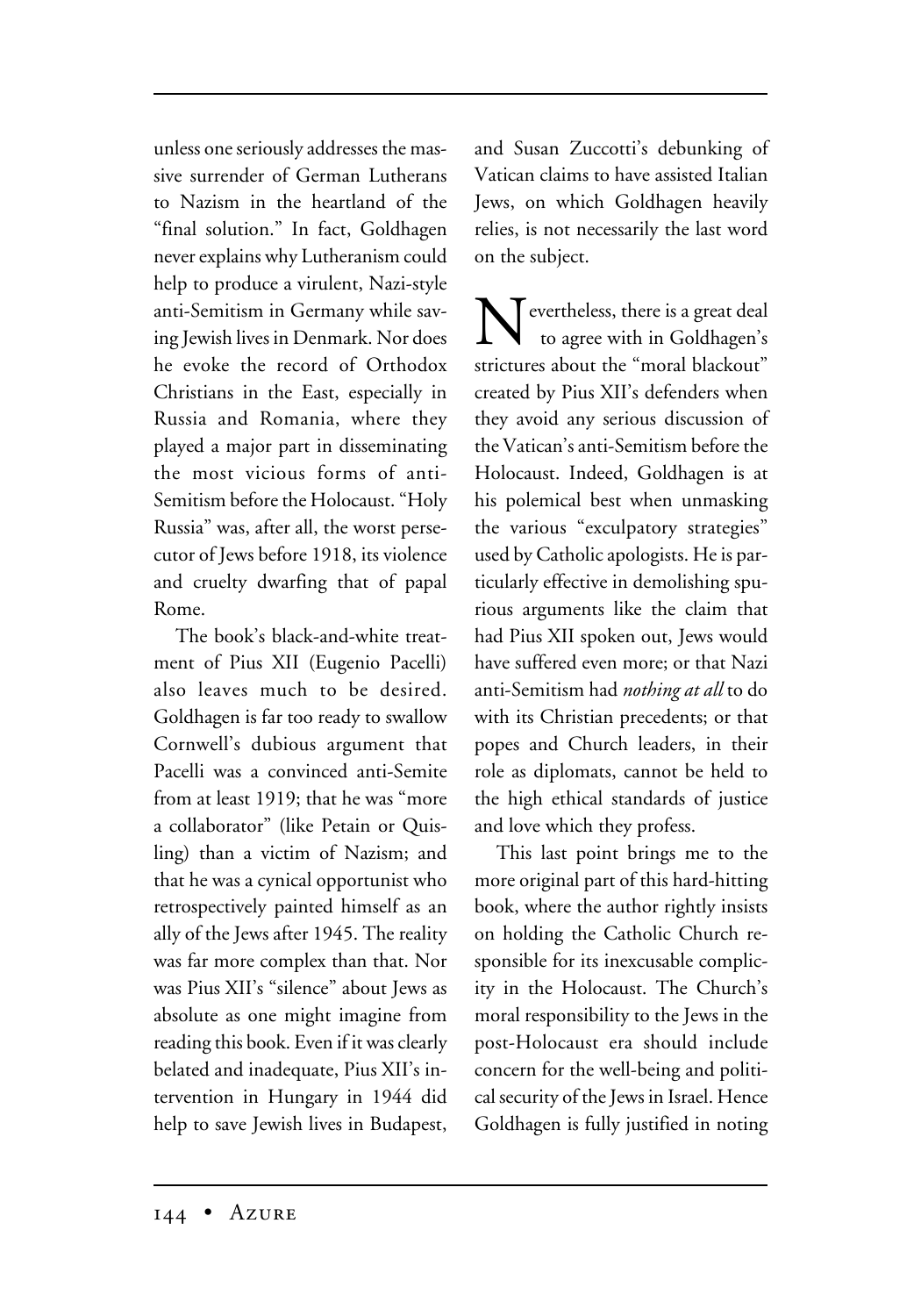the inordinate amount of time it took (almost fifty years) until the Vatican finally recognized the Jewish state, and he is on firm ground in deploring the present pope's failure to respond adequately to Bashar al-Assad's anti-Semitic diatribes during the papal visit to Damascus in May 2001. Equally, one can sympathize with his call for the systematic eradication of anti-Semitism in the Christian heritage, for greater truth telling, and for an end to the obfuscation apparent in Vatican documents like "We Remember" (1998).

Goldhagen tends to downplay the great changes that have taken place in Roman Catholic theological attitudes towards Jews and Judaism in recent decades. Some critics have complained that he does not do justice to the efforts of Pope John XXIII or to those of the incumbent of St. Peter's Chair, Pope John Paul II, who has actively promoted Christian-Jewish dialogue. There is some truth to such objections, yet Goldhagen's indictment still seems broadly valid, if at times overstated.

Certainly, the soul-searching that we have thus far seen from the highest levels of the Church—the apologies, expressions of goodwill, conciliatory language, and generalized contrition is most welcome. But as my experience with the Vatican's refusal to open key archives relating to the Holocaust

indicates, a great deal still needs to be done. In 1999, I was invited to take part in a six-member international Catholic-Jewish commission that was created to examine the Vatican's wartime record, with the official blessing (initially, at least) of the pope. This was an illuminating, if at times bruising, experience, which ended with the resignation of the commission in October 2001, in protest at the Vatican's refusal to permit proper access to relevant archives and documents. Even when explicitly confronting the past, it seems, the Catholic Church lacks the vigor and humility necessary for the truth to emerge.

 $\boldsymbol{V}$ hat sort of change, then, is to be asked of the Church? Some of Goldhagen's suggestions in this regard seem perfectly reasonable. For example, he is surely right about the need for the Church to do more to correct the "relentless and withering assault on Jews and Judaism" in the New Testament. So, too, the Catholic authorities should name names, explicitly repudiating leaders—popes, bishops, and priests—who failed to act according to the Church's own standards of justice, charity, and goodness before or during the Holocaust. The Catholic Church should also modify its age-old tradition of *realpolitik* and more thoroughly revise its catechism to purge it of any teaching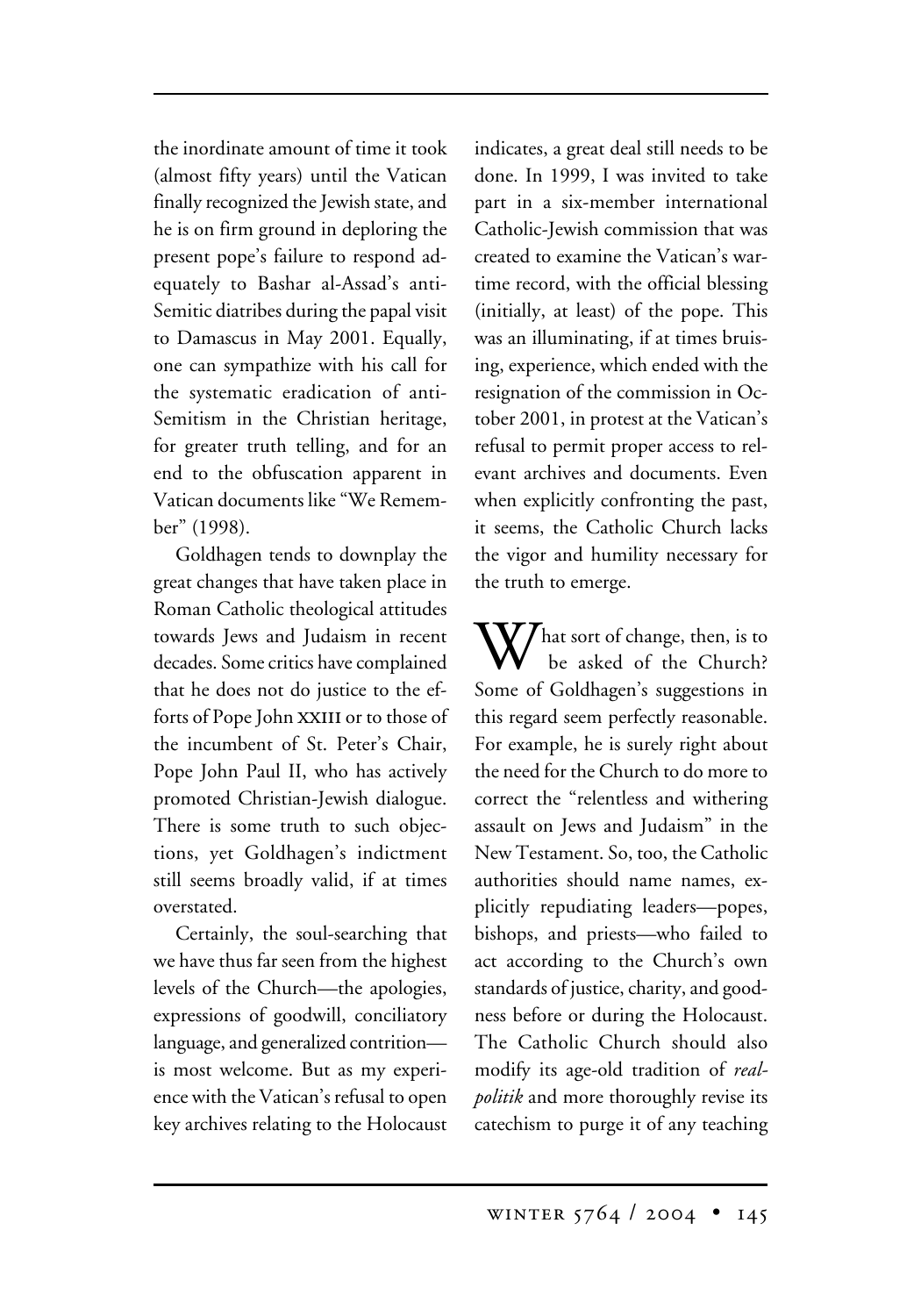that still smacks of anti-Semitism. I doubt, however, that Goldhagen's other proposals—that the Church abandon papal infallibility, embrace religious pluralism, or actually rewrite the Christian Bible—while highly desirable in themselves, are at all practicable. It is one thing to demand a reform-oriented overhaul of the "structures of deceit" (as Gary Wills called them), a turning away from authoritarian traditions and repudiation of a horrific anti-Semitic legacy, and another matter entirely to expect Catholics to take an axe to the very core of their faith. Although Goldhagen does not frame his demand for change in explicitly revolutionary terms, it would surely mean the end of Catholicism as it has been historically understood. This would be fiercely resisted and surely defeated.

Such naivete does not detract from the force of Goldhagen's book as a passionate moral challenge to the Church. Nevertheless, *A Moral Reckoning*seems curiously out of tune with the predominant thrust of global anti-Semitism today, which mainly comes not from a declining Catholicism, but from a renascent Islam, the antiglobalist Left, populist anti-Americanism in Europe, and the *ressentiment* of Western intellectuals who seize on the Palestinian cause to cover up their own moral shallowness. In this context, any attempt to draw a connection between

anti-Semitism and Goldhagen's depiction of the Catholic Church as a reactionary holdout against liberal modernity seems too facile and "politically correct."

Is it really true, for example, that a major injection of democratic pluralism would be enough to free the Church from the incubus of religious triumphalism and Jew-hatred? After all, it was a decidedly old-fashioned pope, John xxiii, who in the 1960s initiated the first rapprochement with the Jewish people; it was another "antimodern" and in some ways "antidemocratic" pontiff, John Paul II, who continued on this path, despite a number of setbacks in recent years. Nor, for that matter, does the fact that many Catholics still cling to an outdated notion of "absolute truth" preclude a new respect for Jews. Conservatives no less than liberals in the Catholic Church freely acknowledge today the importance of Christianity's Hebrew roots, the inner connection between the Old and the New Testaments, and the debt that Catholicism owes to its "elder brother."

Certainly, we still do not have a total "moral reckoning" concerning the Holocaust and Christian responsibility for it, and perhaps we never will. Nevertheless, Catholic anti-Semitism is beginning to wither away as a result of education and the changes of the past forty years. At the same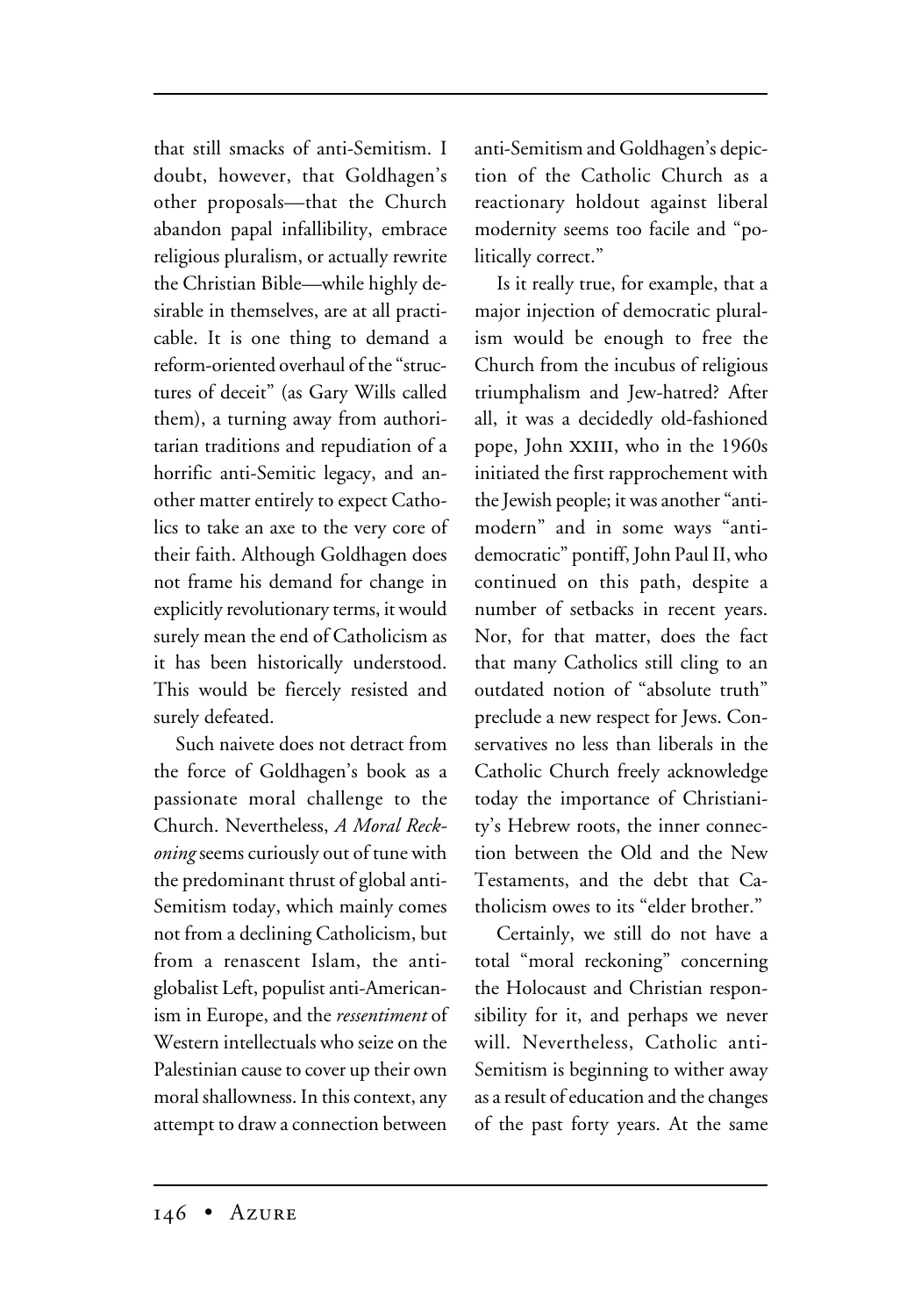time, more virulent strains of the "longest hatred" are acquiring renewed life. If Catholics and Jews could find some common ground in fighting this "new anti-Semitism" together—directed primarily at Israel's very existence—it would do much to heal the tragic scar on the history of Christianity, depicted in this and other recent books on the subject. This would surely be the most significant contemporary form of moral reparation by Catholics, and a real contribution to mending the world that was devastated by the Holocaust.

*Robert S. Wistrich is director of the Vidal Sassoon International Center for the Study of Anti-Semitism at the Hebrew University of Jerusalem, and a Senior Fellow at the Shalem Center. His most recent book is* Hitler and the Holocaust *(Modern Library, 2002).*

## **The Philosopher's Bible**

*Leon R. Kass* **The Beginning of Wisdom: Reading Genesis**

*Free Press, 700 pages.*

## *Reviewed by Benjamin Balint*

Each of the innumerable com-<br>mentaries and glosses and marginalia on the Bible—no text has pulled around itself so many concentric layers of reading—addresses itself in some way to the question: How is this book of books to be read, or (what

amounts to the same thing) what *is* the biblical text?

Leon R. Kass, who heads the President's Council on Bioethics and describes himself as a "man of medicine, raised in a strictly secular home without contact with Scripture," is not the likeliest of biblical commentators. Indeed, his ambitious 700-page work, *The Beginning of Wisdom: Reading Genesis*, the product of a seminar he has taught for twenty years at the University of Chicago's Committee on Social Thought, owes its many surprising turns to the perspective of a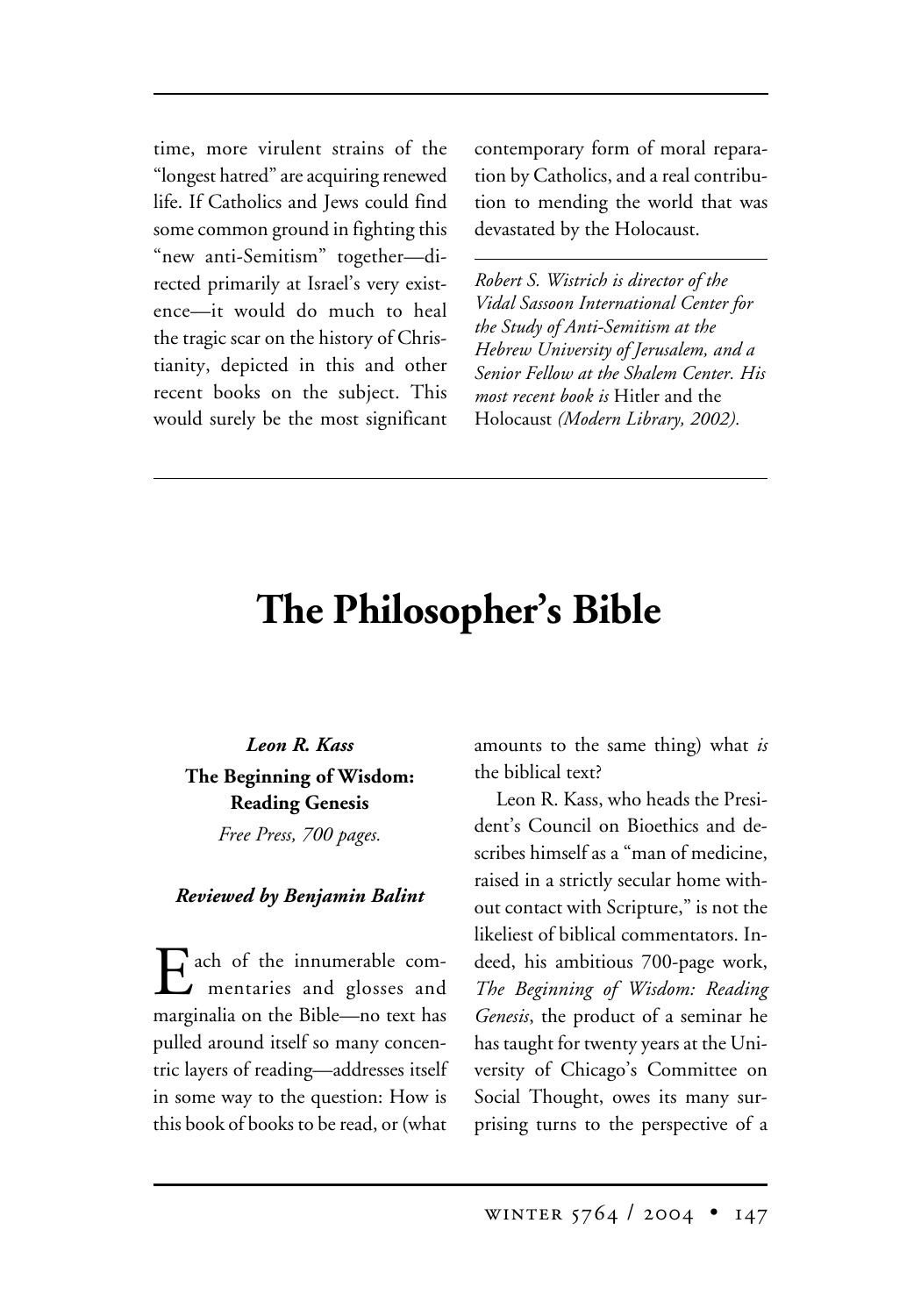brilliant outsider—or at least latecomer—who honed his impressive skills not on midrash, but on the Great Books. So it is only natural that Kass prefaces his own exegesis by clearing away the brush of existing orthodoxies and telling us how the Bible, first of all, ought *not* to be read.

To begin with, Kass has no patience for politicized academics who study the Bible "under the influence of, say, Marxist or feminist or environmentalist ideologies, [and] attack its apparent teachings as racist, sexist, and anthropocentric." He laments the way modern Bible scholars have been "interested less in the meaning and more in the sources of the text," and as a result "have seen the Hebrew Bible not as a unified whole but as an aggregate of separate documents derived from diverse sources." Though Kass is not afraid to make reference to biblical scholarship when necessary, his lucid and jargon-free commentary rests on the premise, as he puts it, that "knowing the historical origins or sources of the text is no substitute for learning its meaning."

At the same time, the newer movement of literary scholarship on the Bible, which *does* ostensibly thresh texts for meaning, fares not much better. Kass thinks these scholars too often busy themselves with cross-cultural comparisons, or they "read the Bible as literature but… do

not regard literature as an aid to wisdom." Here too, as his own literary allusions and frequent reliance on Robert Alter, Robert D. Sacks, and Nahum M. Sarna show, Kass' rejection is less than absolute. He is not unwilling to compare the labors of Jacob—whom he calls "the biblical counterpart of Odysseus"—for Rachel to Ferdinand's struggle in *The Tempest* to win Miranda, the birth of Eve to Aristophanes' account of the origin of the sexes in the *Symposium*, and Shechem's rape of Dinah to the rape of Helen by Paris and the rape of the Sabine women. Still, Kass concludes that the Bible's literary critics have a habit of reading it too narrowly.

So do traditionalist readers, including many Orthodox Jews, who often "brush aside textual ambiguity" in favor of a pious reading that "places certain obstacles in the way of a disinterested and philosophic pursuit of the truth." Kass calls his own approach "reverent," and indeed he does not indulge in myth-smashing. But he does think that many of those who regard it as the revealed word of God mistakenly deny that the Tora is also "a book that can be read and interrogated like any other."

 $\sum$  ass' interrogation of the text, in contrast, assumes the Bible to be a coherent narrative that serves to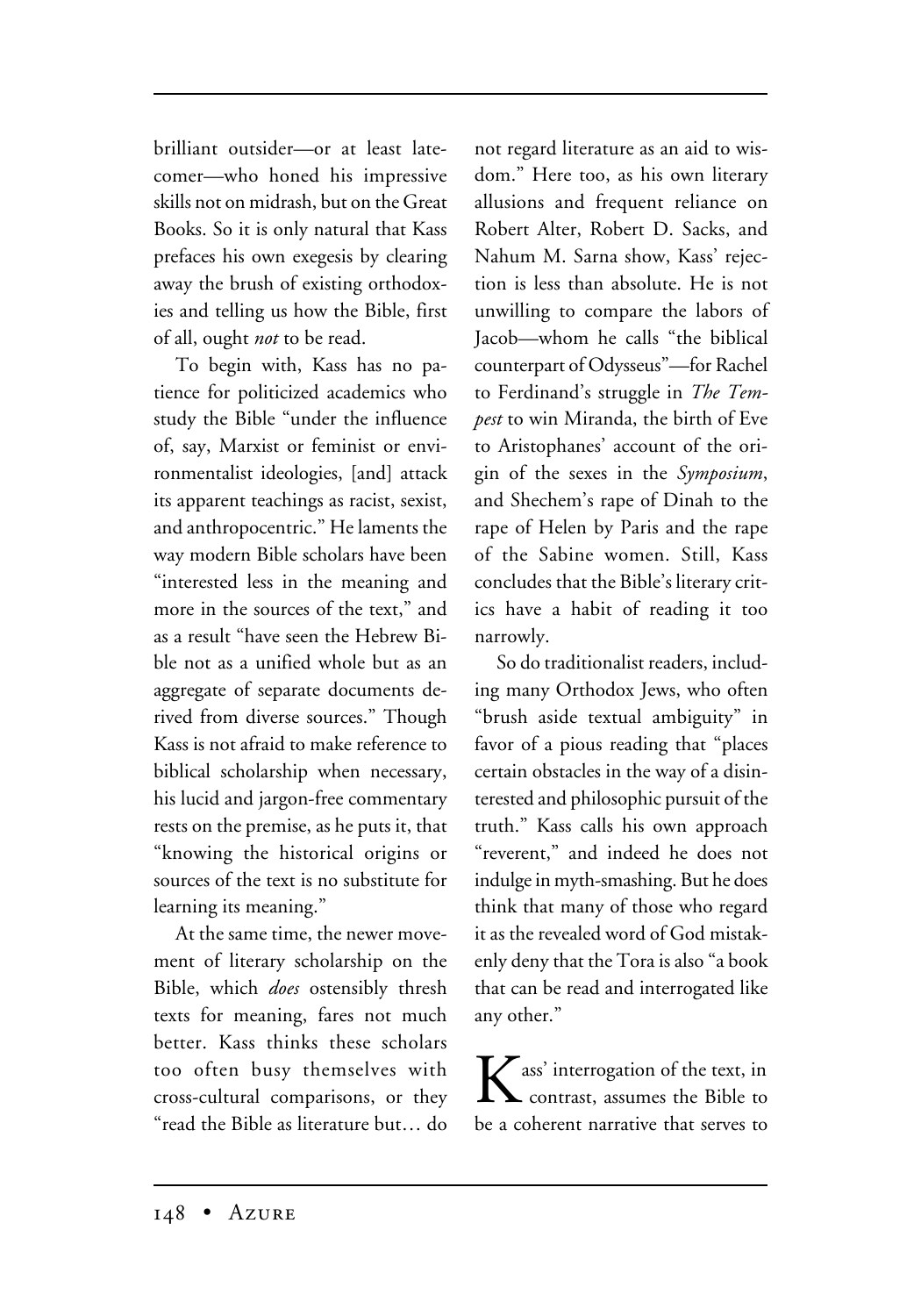convey universal truths entirely accessible even to those who do not make a faith commitment to it. He aims in his commentary on the Bible's first and most narrative book "to demonstrate by example a wisdom-seeking approach" that relies "as little as possible on intermediaries"—a way of reading that looks "into the mirror of the text to discover permanent aspects of our humanity." When studying in this way, Kass writes, one discovers that

the text is concerned with this question: Is it possible to find, institute, and preserve a way of life, responsive to both the promise and the peril of the human creature, that accords with man's true standing in the world and that serves to perfect his god-like possibilities?

Seen in this light, the wisdom of the Bible—and especially of Genesis, which "shows us not so much what happened as what *always* happens" is timeless; but Kass wants us to see that it is also urgently timely. In "our current situation of moral and spiritual neediness," he writes, we need biblical wisdom more than ever, precisely because "the dominant modes of modern thought are… inhospitable to the pursuit of wisdom."

Kass blames two "anti-wisdoms" in particular for this new form of ungraciousness to the biblical view of the world: Modern science, which

"broke with both its philosophic and religious ancestors, especially in abandoning the large metaphysicaltheological questions and spiritualmoral concerns that preoccupied them"; and the forces of agnosticism, nihilism, and moral relativism that have plunged modern civilization into deep moral crisis. "The West often seems tired," he warns, and he looks to Genesis to lend it vigor.

Thus, in Kass' reading, the story of Cain's murder of Abel "shows the reader what unregulated human life is like... [and] why the natural or uninstructed way does not work." The account of Noah and his sons—Ham, who shamelessly looks upon his father's nakedness, and Shem and Japheth, who respectfully cover it illustrates the need for both filial loyalty and paternal dignity and occasions, in one of Kass' rhetorical asides, a censure of contemporary moral decay:

Honor and respect, fear and awe, and filial piety seem increasingly vestiges of an archaic world. Democratic fathers find it easier not to exercise authority; democratic sons find it easier not to recognize it. Sex, utterly demystified, is now sport and chatter; nakedness is no big deal.

Similarly, Isaac, who is the first to be born into the "new way" and who, in an act of great symbolic weight,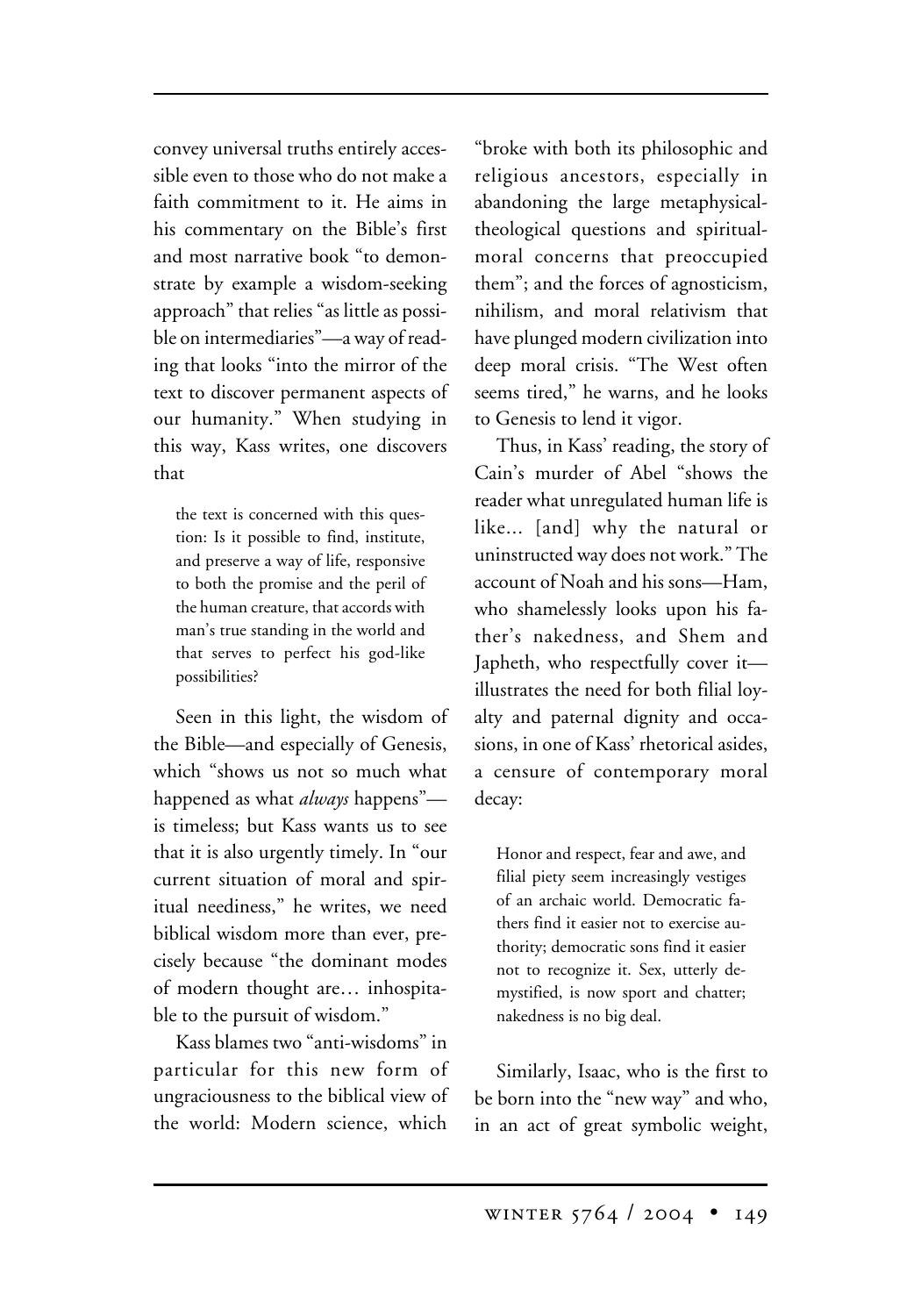re-digs Abraham's wells, is "the prototype of the son who passively receives a tradition that he must actively choose to make his own." And the story of Jacob's wife, the lovely but long infertile Rachel, demonstrates that "erotic love of the sort Jacob felt for Rachel may not be the best foundation for marriage and family life… the love of the beautiful is, by itself, sterile."

 $\bf V$  / hat, then, is Kass' Genesis that it can help re-moralize the West? It is, first, a profoundly political book, one with a great deal to say about the unregulated "state of nature"; the Noahide law (which "stands as a perfect embodiment of the foundations of law in general") as a first response to that state; the emergence of the family as "the first human institution [and] hence the first element of society"; the education of the "founders"—Abraham, Isaac, and Jacob—in international relations; and the unveiling of a "new national-political teaching" to the children of Israel. But the theme Kass brings into boldest relief concerns the morally ambiguous roots of cities and civilization.

In his deft interpretive hands, for example, the story of the tower of Babel, the builders of which declare, "let us make for ourselves a name," becomes a tale about the disastrous arrogance of "the universal, technological, secular city," and it inspires

another of Kass' forceful polemical pivots:

The project of Babel has been making a comeback. Ever since the beginning of the seventeenth century, when men like Bacon and Descartes called mankind to the conquest of nature for the relief of man's estate, the cosmopolitan dream of the city of man has guided many of the best minds and hearts.… Whether we think of the heavenly city of the *philosophes* or the posthistorical age toward which Marxism points… whether we look at the World Wide Web… or the globalized economy, or the biomedical project to re-create human nature without its imperfections; whether we confront the spread of the post-modern claim that all truth is of human creation we see everywhere evidence of the revived Babylonian vision.

Unlike Aristotle, who took a positive view of the origins of the city in the *Politics* ("Man," he wrote famously, "is by nature a political animal"), Kass argues that Genesis emphasizes the dark foundations of the city, in which prideful self-sufficiency, violence, and the desire for domination reign. He invites us to see, over Abraham's shoulder, "why the city—not just Sodom, but the city as such—is a breeding ground for injustice," and to accept that "politics—the life of cities and communities—*necessarily* involves the suffering of at least some innocent and righteous people."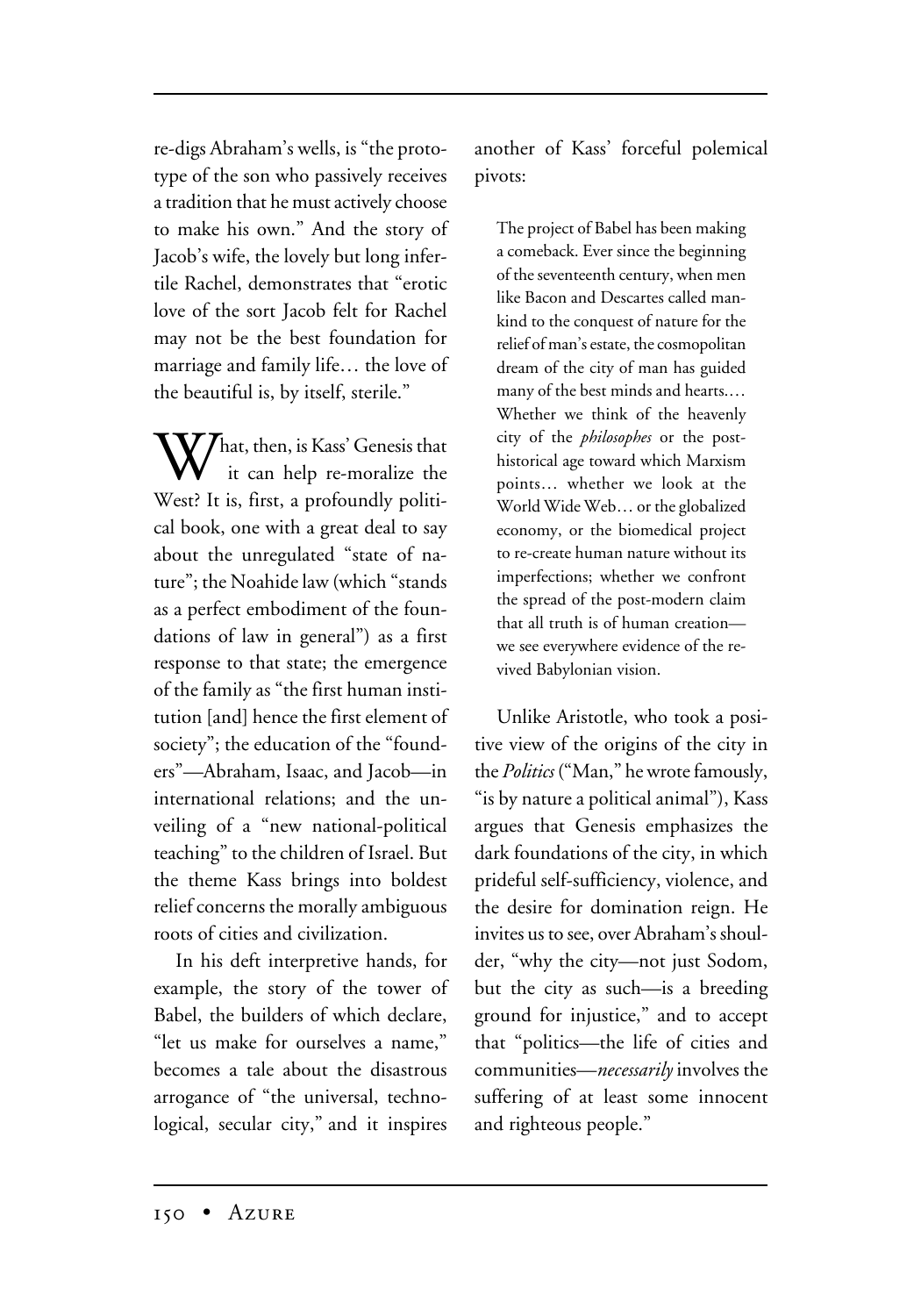But Kass also reads Genesis philosophically—which means that he looks to it for universal wisdom about the special dignity of man, the nature of free will, the knowledge of good and evil, and, most of all, how best to live. Here, too, a single theme—in this case the limits of human reason emerges from, and in turn tints, Kass' way of reading. To take one example: It is *reason*, not desire, Kass rather unconventionally claims, that "leads human freedom astray" in the Garden of Eden, where the serpent tempting Eve embodies "the separated and beguiling voice of autonomous human reason speaking up against innocence and obedience." Such a reading boldly sets aside many centuries of mainstream Jewish exegesis in order to arrive at the philosophic heart of the matter.

**I** f *The Beginning of Wisdom* is im-<br>pressive in its ambitions, it is also pressive in its ambitions, it is also striking in its limitations. To begin with, there is something unnerving about reading politically a book suspicious of the *polis* and reading philosophically a book suspicious of reason. Even apart from its rebuke to rationality, the Bible is not, Kass himself admits, "a work of philosophy.… Neither its manner nor its manifest purposes are philosophical." But he fails adequately to explain how he can then examine it in "the same spirit

in which I read Plato's *Republic* or Aristotle's *Nicomachean Ethics*." The many philosophical books that measure the limits of reason—whether by Kant or Nietzsche or Kierkegaard or, for that matter, Franz Rosenzweig—are one thing: They want to be taken as philosophy. The decidedly nondiscursive Bible is something else: Its very essence seems pervaded by inescapably *anti*-philosophical notions like the one expressed in Psalms that gives Kass' book its title: "The beginning of wisdom is the fear of God."

But there is another important way in which Genesis, though it yields many insights to Kass' keen verse-byverse commentary, resists his method and larger purposes. To read philosophically, for Kass, is to read with an eye to universal wisdom; so it is no surprise that his approach works best in Genesis' first eleven chapters, which form a universal human history spanning from creation to the tower of Babel. But it falters in the second half, where the narrative narrows its focus to the single family-cum-nascent nation of Abraham, Isaac, and Jacob. Kass, of course, is well aware of this shift, and explains it thus:

After and because of Babel, God abandons his plan to work simultaneously with the entire human race. But he in no way abandons his universal aspirations for human beings.